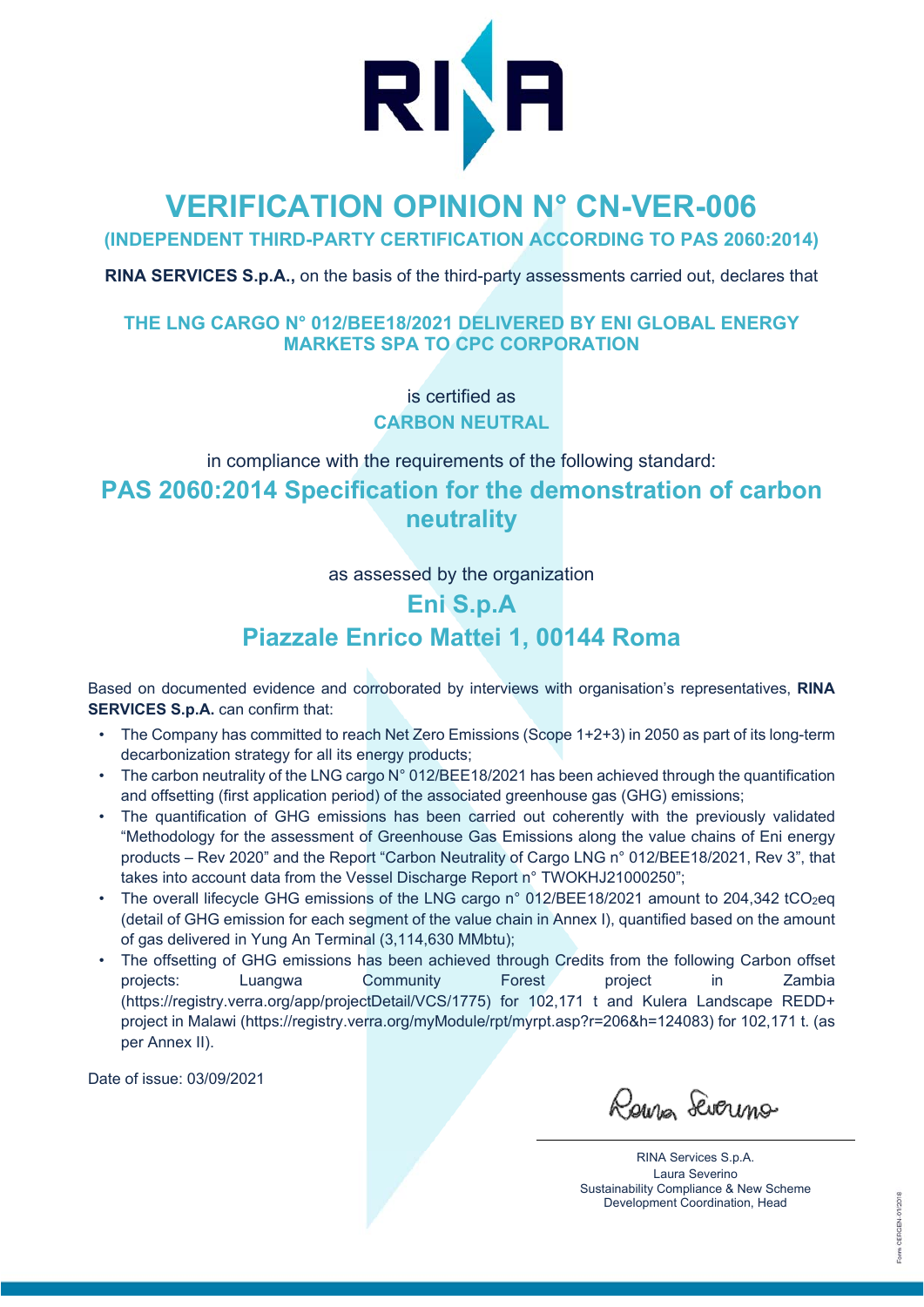

## *Annex I*

#### *Detail of GHG emissions associated to the LNG Cargo*

| Value chain segment                     | <b>GHG emissions [tCO<sub>2eg</sub>]</b> |
|-----------------------------------------|------------------------------------------|
| Upstream production and processing      | 4,055                                    |
| Transmission                            | 1,923                                    |
| Liquefaction                            | 27,694                                   |
| Shipping                                | 2,496                                    |
| Regassification                         | 1,214                                    |
| <b>Distribution</b>                     | 1,795                                    |
| End-use                                 | 165,165                                  |
| <b>Total GHG Emissions of LNG Cargo</b> | 204,342                                  |

The data presented in the GHG statement are free of omissions, non-conformities, errors of any kind that could lead to erroneous declarations as regards to the total volume of emissions.

Level of Assurance: Reasonable

Date of issue: 03/09/2021

Roura Severino

RINA Services S.p.A. Laura Severino Sustainability Compliance & New Scheme Development Coordination, Head